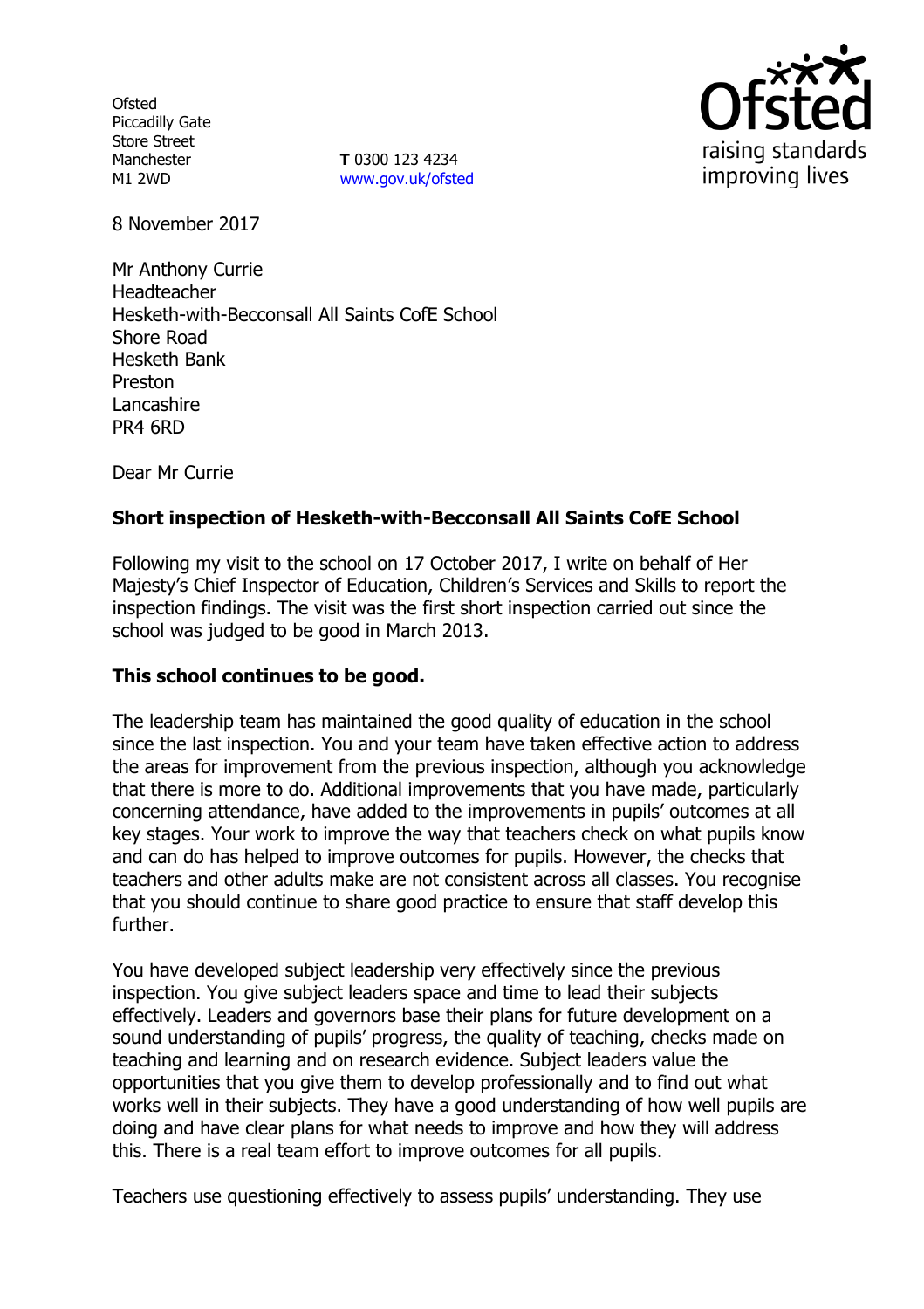

pupils' responses to develop learning further. However, this is inconsistent across the school. Teachers are beginning to develop pupils' mathematical understanding and pupils' outcomes in mathematics have improved. However, the most able and middle-ability pupils are not challenged consistently to reach the higher standards in key stage 2. Added to this, there are more opportunities to develop further pupils' skills in investigating numbers and number patterns, particularly in key stage 2.

Governors are committed to the further development of the school. They use their skills to support and challenge leaders and they have ensured that they keep these skills up to date. Governors have faith in you and your leadership team to continue the improvement journey. Governors and staff particularly appreciate the clear systems and processes that you have put in place and the high level of support that you give to everyone.

Pupils are happy in this caring school. They live by the school's values, which ensure that all are welcome, catered for, prayed for and respected. Pupils behave well around the school and in lessons. They show a high degree of care and respect for adults and for one another. However, leaders recognise that occasionally pupils become restless and learning slows when teachers do not move quickly enough from one part of the lesson to another.

# **Safeguarding is effective.**

Governors ensure that all policies and procedures are in place, including the required checks on teachers and governors. Training for staff is comprehensive and up to date. You demonstrate a determination to ensure that pupils are kept safe and your dedicated team supports you well. Consequently, all safeguarding arrangements are fit for purpose and records are detailed and of a high quality.

# **Inspection findings**

- **Pupils benefit from good teaching at all levels. Your staff use their good subject** knowledge to ensure that teaching is matched well to pupils' needs. Consequently, most pupils, including those who have special educational needs and/or disabilities, make good progress from their starting points across a range of subjects. Disadvantaged pupils make similarly good progress.
- A key line of enquiry for this inspection was the effectiveness of leaders' actions to increase the rate of progress in mathematics for the middle-ability and the most able pupils. Pupils' basic calculation skills are secure across the school. Most pupils are working at the standard expected for their age. In key stage 1, adults give pupils opportunities to investigate and play with numbers and to explain their mathematical thinking. For example, adults challenged pupils to work out the different combinations of sheep in fields if a farmer has 30 sheep in three fields and the sheep must be in multiples of five. Pupils were able to use their knowledge of the five times table to work out their response. Leaders acknowledge that teachers do not routinely offer the same opportunities in key stage 2.
- Another line of enquiry was the rate of pupils' progress in reading at key stage 2.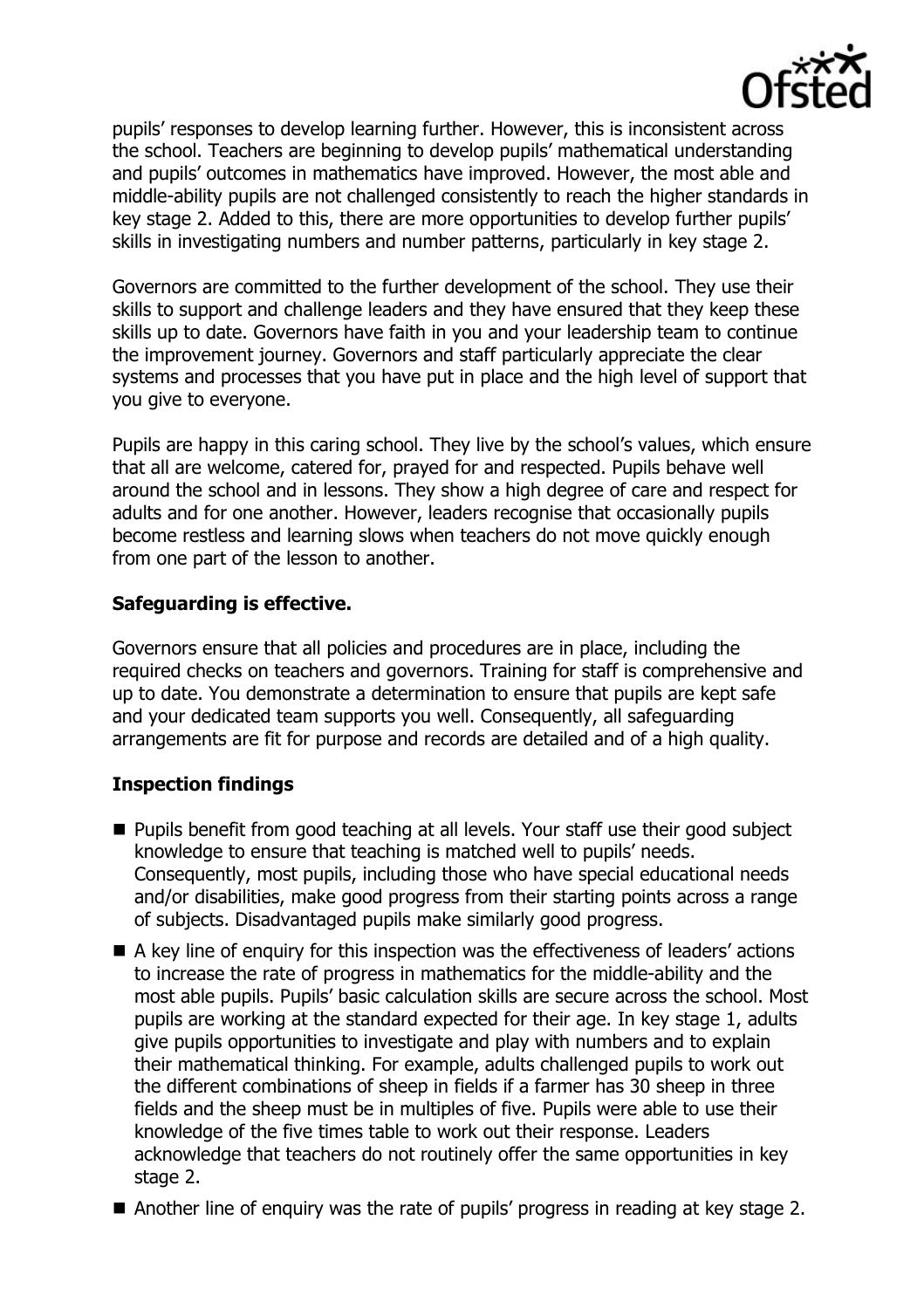Your clearer focus on pupils' ability to understand what they have read and articulate their response is having a positive effect on their reading skills. In reading lessons, teachers ensure that pupils read and respond to the text in writing. Teachers challenge pupils to think about what they have read and to 'read between the lines'. This is beginning to have a positive effect, particularly on middle-ability pupils. Current pupils make good progress in reading from their different starting points in key stage 2. There is no difference in the rate of progress of disadvantaged pupils and other pupils. Pupils in key stage 2 read fluently and with expression. They can talk about what they have read.

- Some teachers, however, do not challenge the most able pupils, including the most able disadvantaged pupils, sufficiently in their independent reading. For middle-ability pupils in key stage 2, independent reading books are sometimes at too low a level. As a result, some pupils do not enjoy reading as much as they could and they do not achieve the higher standard. Leaders acknowledge that the selection of books for independent reading does not inspire pupils as much as it should and have recently invested in new high-quality texts for pupils.
- I also looked at the proportion of children reaching the expected standard in reading, writing and mathematics at the end of Reception and leaders' actions to improve the rate of progress for boys in the early years. The proportion of children reaching a good level of development has risen over time. It is now slightly higher than the national average. The decline in outcomes for reading, writing and mathematics has stabilised and these are now improving. There are now more children leaving Reception with skills and abilities above those typically seen for their age than there were in the past.
- Teachers encourage children to write for a purpose and give children equipment such as clipboards and a variety of writing tools to do so. For example, when pretending to put out the fire in the role play, children wrote about what they were doing.
- Teachers provide opportunities for children to write in different areas of the classroom. However, leaders acknowledge that this sometimes does not encourage boys sufficiently to excel. Additional writing opportunities would enable a greater proportion of boys to write at higher standards.
- Leaders have developed provision that encourages boys' development. For example, boys were actively engaged in making number lines in the outside space and persevered with ordering numbers to 20. They were also using their number skills when pretending to drive to a house to put out a fire. Adults' effective questioning helps to develop children's mathematical language, including that of boys.

# **Next steps for the school**

Leaders and those responsible for governance should ensure that:

- $\blacksquare$  a greater proportion of pupils reach the higher standards in mathematics by:
	- developing their skills in investigating numbers and number patterns